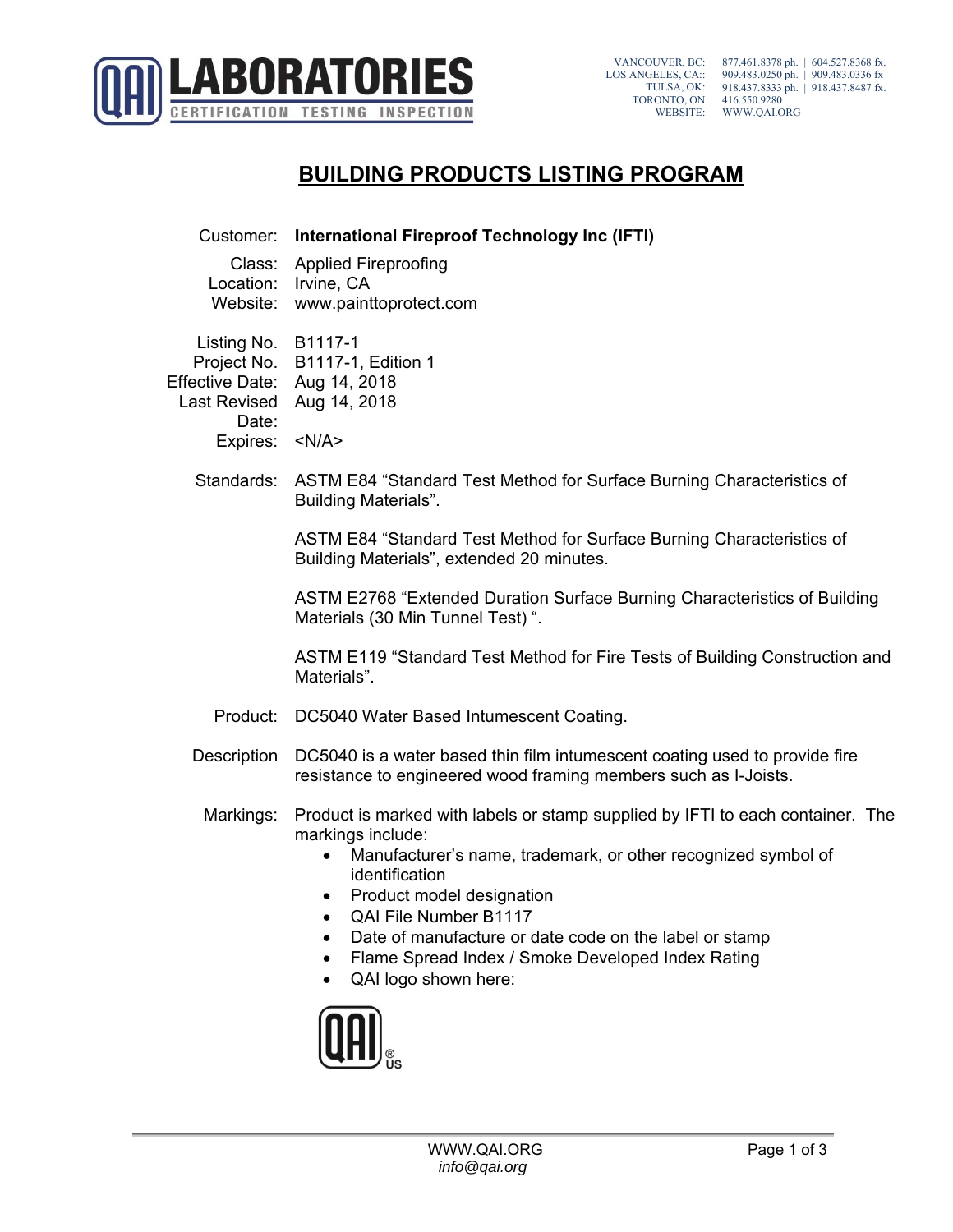

## Models / Ratings: The following outlines DC5040 Spray Applied Fire Resistive Coating.

Test results determined in accordance with the noted standards: ASTM E84, ASTM E84, extended 20 mins (ASTM E2768) and ASTM E119 are outlined below.

Uses: In field application to installed Engineered wood framing members such as Wood I-Joist to improve fire resistance properties. DC 5040 shall be applied prior to installation of mechanical, electrical and plumbing components to ensure full coverage of the I-Joists. To only be applied and used in weather protected locations where substrate moisture content is below 18%. DC 5040 comes as a ready to use coating and must be thoroughly mixed before use. It can be applied with brush, roller or airless Sprayer. The wet mil thickness should to be checked to during installation to ensure uniform, minimum noted thickness are maintained.

Manufactures Approved Design and Installation Documents.

Design, Installation & conditions of Use

| Standard        | Ratings                                                                                                               | Limitations                                                  |
|-----------------|-----------------------------------------------------------------------------------------------------------------------|--------------------------------------------------------------|
|                 |                                                                                                                       |                                                              |
| <b>ASTM E84</b> | $FSI \le 25$                                                                                                          | DC5040 applied at                                            |
|                 | $SDI \le 50$                                                                                                          | (min. 24 wet mils)                                           |
| <b>ASTM E84</b> |                                                                                                                       |                                                              |
| Extended 20     | $FSI \le 25$                                                                                                          | DC5040 applied at                                            |
| minutes         | $SDI \le 50$                                                                                                          | (min. 24 wet mils)                                           |
| (ASTM E2768)    |                                                                                                                       |                                                              |
| ASTM E119       | Equivalent to solid sawn 2 x 10<br>Joists per IRC 2015, R302.13<br>Exception 4 and IRC 2012 Sec<br>R501.3 Exception 4 | DC5040 applied at<br>(min. 26 wet mils)<br>see details below |

**Notes** 

1) DC5040 has also been evaluated to and complies with IAPMO EC-017 Evaluation Criteria for Field Applied Fire Protective Coatings.

## **ASTM E119 Fire Resistant I-joist Floor Assembly Details:**

- 1. I-Joists Approved I-Joist installed per manufacturers recommendations and approval agencies listings, minimum - 9.5 in (241mm) depth I-Joist, manufactured with LVL chords (1-1/8 in. high by 1-3/4 in. wide) or Solid Sawn chords (1.5 in. x 2.5 in.) and a 3/8 in. thick OSB web); spaced (max) 24 in. cc (on-center). Adhesives used must meet ASTM D7247.
- 2. Subfloor Adhesive OSI SF450 heavy-duty construction and subfloor adhesive or equivalent applied on the top chord of each I-Joist (prior to